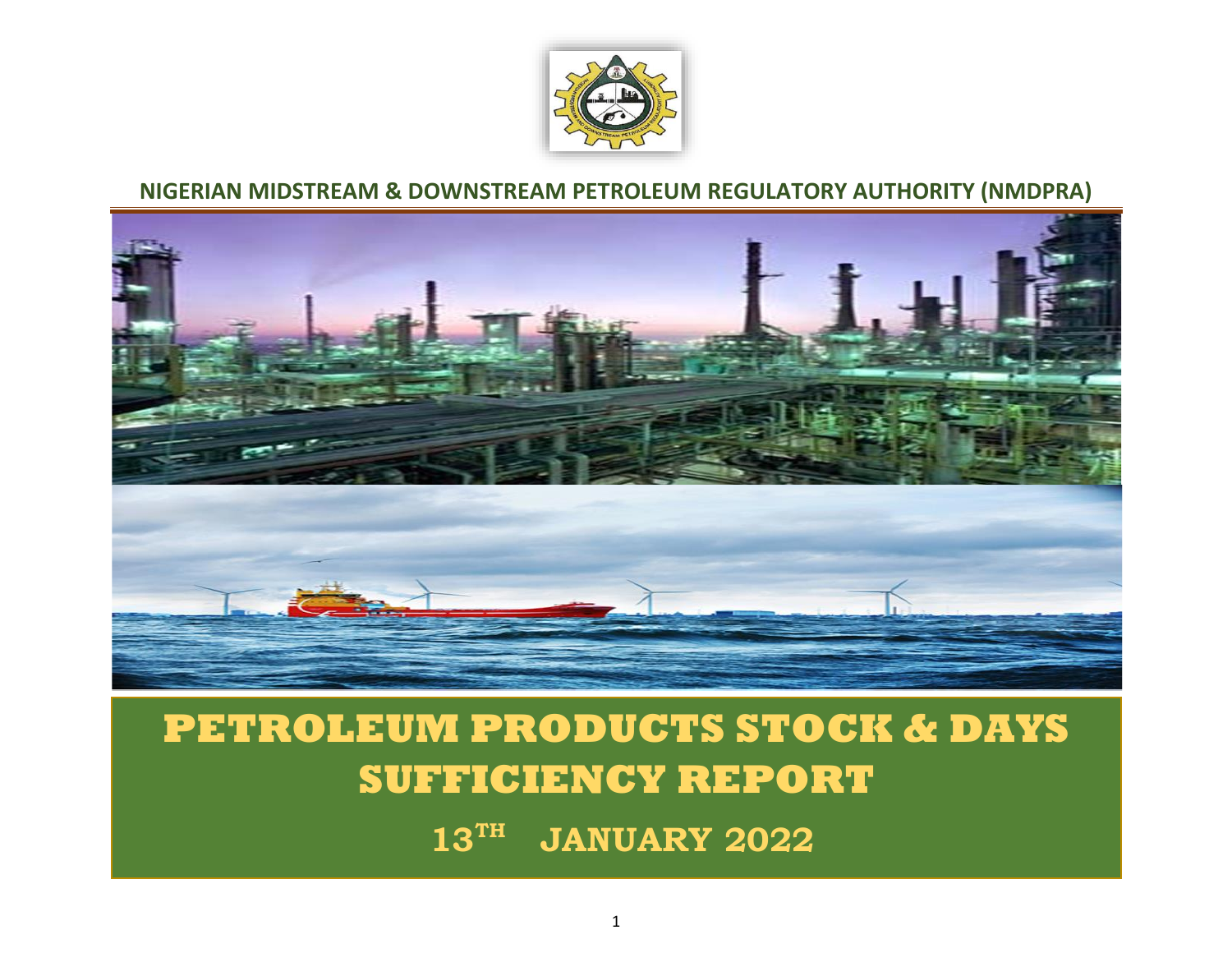

## **NIGERIAN MIDSTREAM & DOWNSTREAM PETROLEUM REGULATORY AUTHORITY (NMDPRA)**

|                              | 1/13/2022              |                     |                      |                                                                                    |                    |                                               |  |  |  |  |  |  |
|------------------------------|------------------------|---------------------|----------------------|------------------------------------------------------------------------------------|--------------------|-----------------------------------------------|--|--|--|--|--|--|
|                              |                        |                     |                      |                                                                                    |                    |                                               |  |  |  |  |  |  |
| <b>PMS</b>                   | <b>HHK</b>             | AGO                 | <b>ATK</b>           | <b>LPFO</b>                                                                        | <b>BITUMEN</b>     | <b>BASE OIL</b>                               |  |  |  |  |  |  |
| STOCK(LTRS) = CLOSING        |                        |                     |                      |                                                                                    |                    |                                               |  |  |  |  |  |  |
| 809,700,331                  | 21,171,540             | 365,482,901         | 74,355,724           | 18,301,403                                                                         | 22,510,964         | 56,403,115                                    |  |  |  |  |  |  |
|                              |                        |                     |                      |                                                                                    |                    |                                               |  |  |  |  |  |  |
| 640,033,384                  | $\blacksquare$         | 23,604,550          | ٠                    | $\qquad \qquad \blacksquare$                                                       | $\blacksquare$     | 27,361,278                                    |  |  |  |  |  |  |
|                              |                        |                     |                      |                                                                                    |                    |                                               |  |  |  |  |  |  |
|                              |                        |                     |                      |                                                                                    |                    | 83,764,393                                    |  |  |  |  |  |  |
|                              |                        |                     |                      |                                                                                    |                    |                                               |  |  |  |  |  |  |
|                              |                        |                     |                      |                                                                                    |                    |                                               |  |  |  |  |  |  |
| 14.46                        | 28.61                  | 26.11               | 24.79                |                                                                                    | 83.37              | 152.44                                        |  |  |  |  |  |  |
| <b>MARINE STOCK (DAYS) =</b> |                        |                     |                      |                                                                                    |                    |                                               |  |  |  |  |  |  |
| 11.43                        | 0.00                   | 1.69                |                      |                                                                                    | 0.00               | 73.95                                         |  |  |  |  |  |  |
|                              |                        |                     |                      |                                                                                    |                    | 226.39                                        |  |  |  |  |  |  |
|                              | 1,449,733,715<br>25.89 | 21,171,540<br>28.61 | 389,087,451<br>27.79 | <b>PETROLEUM PRODUCTS STOCK &amp; DAYS SUFFICIENCY DATA</b><br>74,355,724<br>24.79 | 18,301,403<br>0.00 | 22,510,964<br>65.36<br>0.00<br>65.36<br>83.37 |  |  |  |  |  |  |